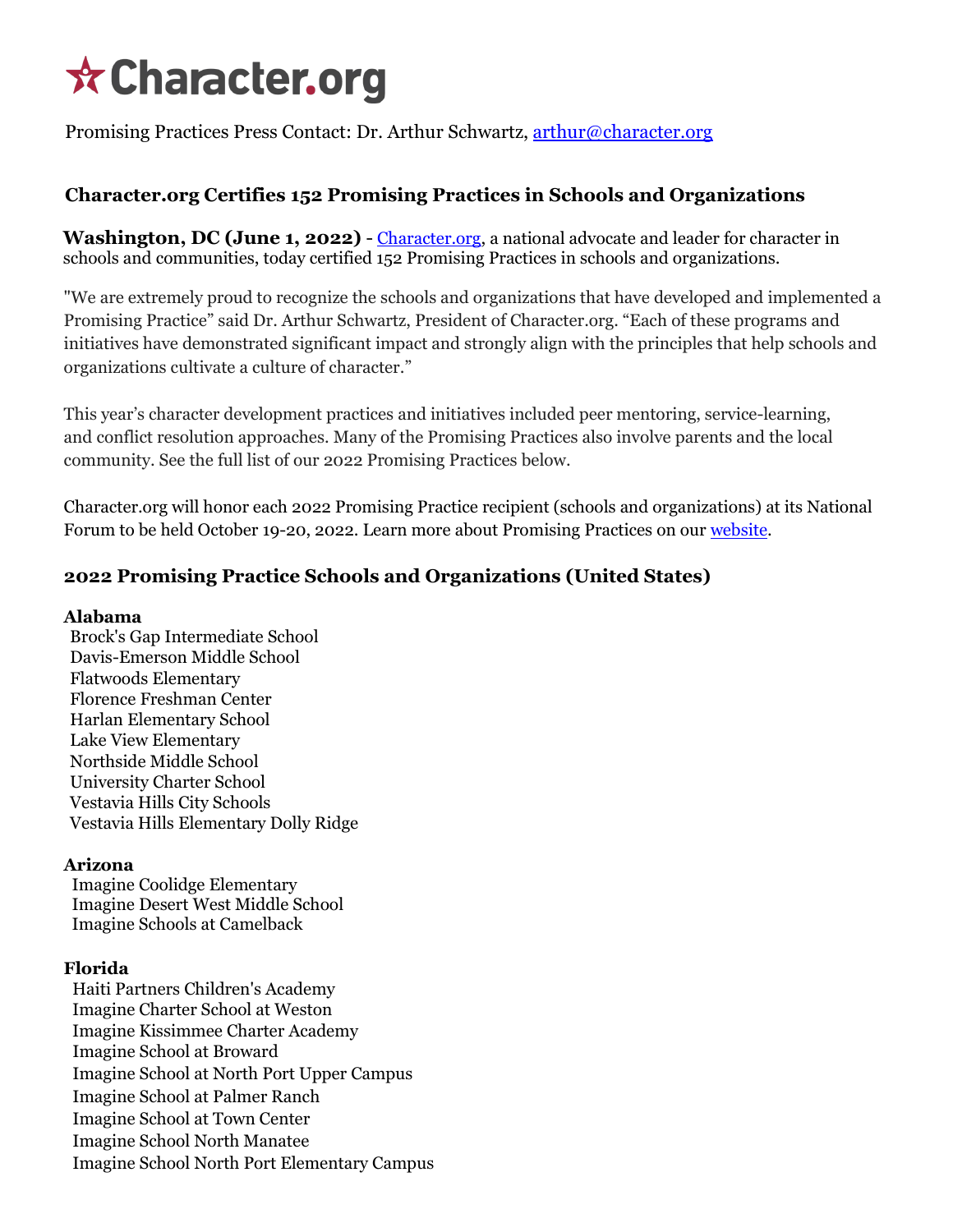Imagine Schools at South Vero Imagine Schools at West Melbourne Imagine Schools Chancellor Campus Imagine Schools Lakewood Ranch Imagine South Lake Charter

#### **Georgia**

 Fulton Science Academy Private School Indian Knoll Elementary School Liberty Elementary School LRJ Mental Health Education Foundation

**Lousiana** Lucille Nesom Memorial School

#### **Maryland**

 Imagine Andrews Public Charter School Imagine Foundations at Leeland Imagine Foundations at Morningside Public Charter Imagine Lincoln PCS

#### **Michigan**

Tobey Elementary

#### **Missouri**

 Cold Water Elementary Don Earl Early Childhood Center Hancock Place Elementary Hancock Place High School Hancock Place Middle School Hiram Neuwoehner High School Jefferson City Academic Center Ladue Early Childhood Center Marthasville Elementary School Ridge Meadows Elementary Rockwood Valley Middle School School District of Washington Selvidge Middle School Senn-Thomas Middle School Taylor Early Childhood Wilckens STEAM Academy/Hillcrest Wild Horse Elementary Woerner Elementary

## **New Jersey**

 Applegarth Elementary School Beach Haven School Brookhaven-Comsewogue School District Camden County Technical Schools, Gloucester Township Campus Camden County Technical Schools-Pennsauken Campus Campbell Elementary School Caroline L. Reutter School Charles S. Stratton School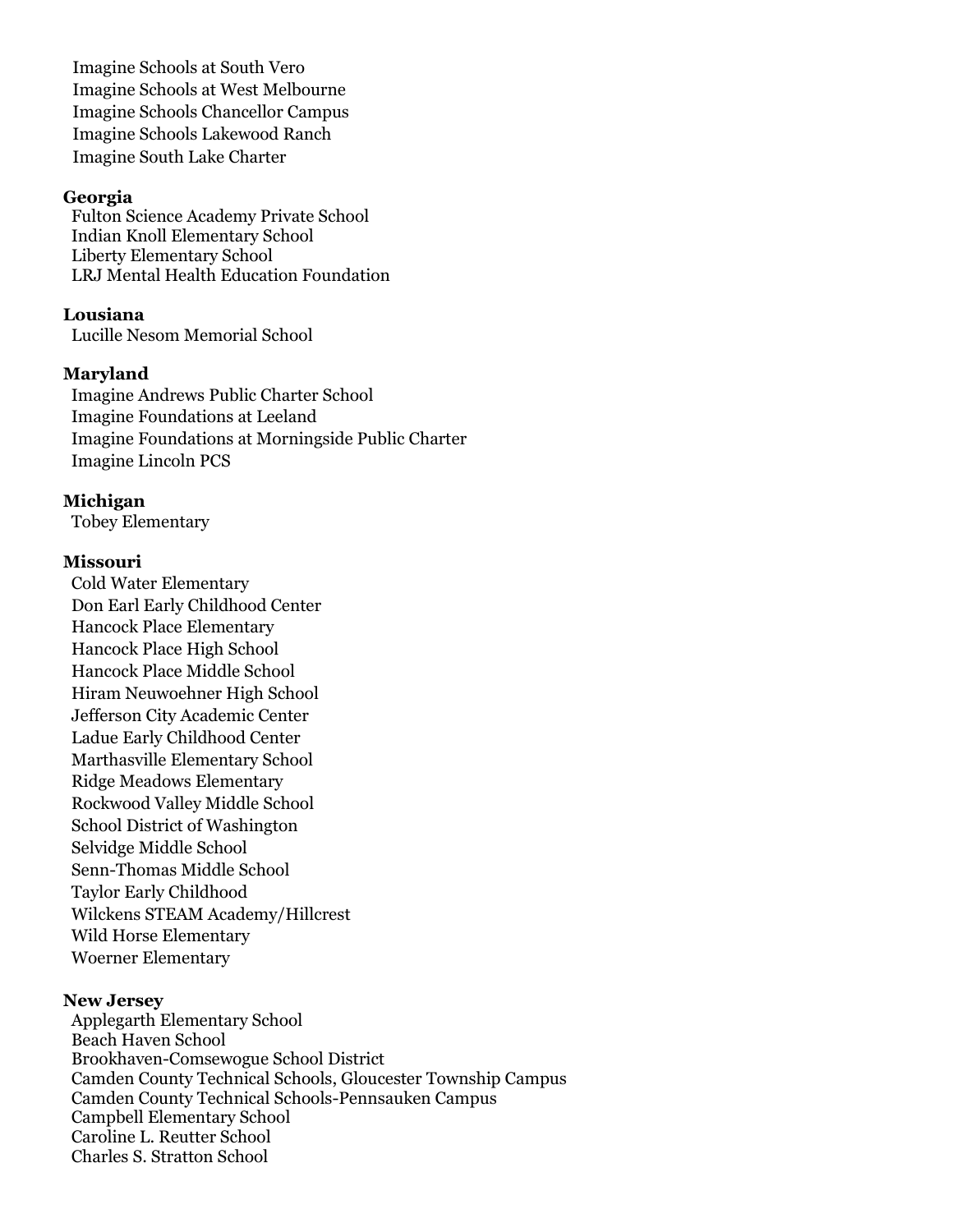Cherry Hill High School West Church Street School Comsewogue High School Crockett Middle School Eisenhower Middle School Franklin Elementary School Greenwood Elementary School Jefferson Elementary School Joyce Kilmer Elementary Kennedy Elementary School Lincoln-Hubbard Elementary School Lincoln Roosevelt School Madison Park Elementary School Mansion Avenue School Nixon Elementary School Oakview Elementary School Raymond E. Voorhees Elementary School Red Bank Charter School Riverview Elementary School Roxbury High School Roxbury Township School District Upper Greenwood Lake Elementary School Wayne Valley High School Young Adult Program West Milford High School William H. Barton Intermediate School

#### **Nevada**

Imagine Schools at Mountain View

**New York** Smallwood Drive Elementary School

## **North Carolina**

Allen Jay Preparatory Academy Sumner Elementary Union Academy Charter School

#### **Ohio**

 Imagine Bella Academy of Excellence Imagine Great Western Academy Imagine Groveport Community School Imagine Leadership Academy

#### **Tennessee**

 Bradford Elementary School Huntingdon High School Mustang **Mentors**  Karns Middle School Plainview Elementary

#### **Texas**

 Alamo Heights Independent School District Alamo Heights Junior School Cambridge Elementary Creekside Intermediate